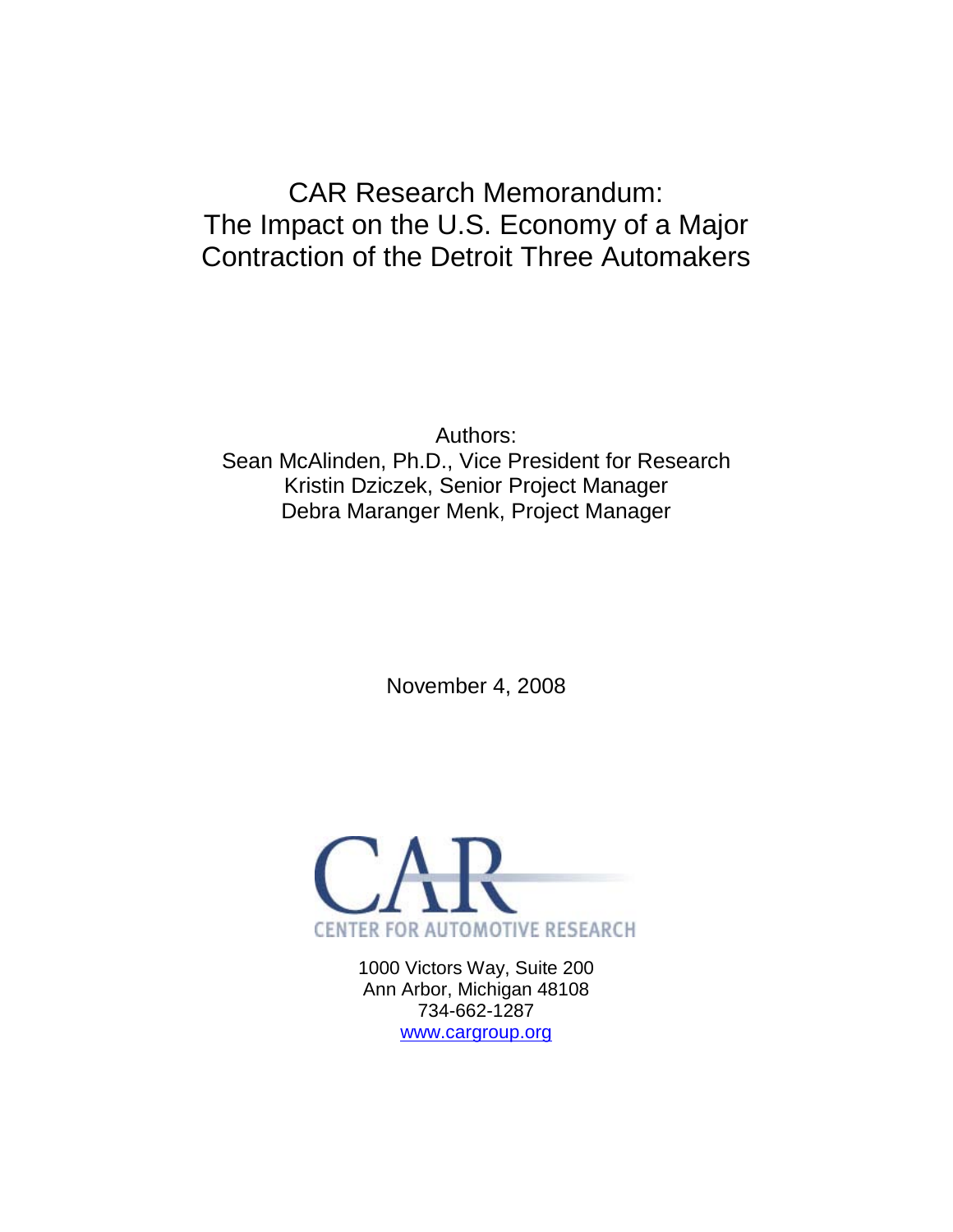## **Introduction**

The automotive industry has long been, and continues to be, one of the most important sectors in the U.S. economy. The motor vehicle and parts industries employed 732,800 workers directly as of September, 2008, and the Detroit Three employed 239,341 hourly and salary workers in the United States at the end of 2007. The international producers employed roughly 113,000 people in the United States at that time. The auto industry has one of the largest economic multipliers of any sector of the U.S. economy, and is sufficiently large that its growth or contraction can be detected in changes in the U.S. Gross Domestic Product. In many states, employment in automotive and automotive parts manufacturing ranks among the top three manufacturing industries. The purpose of this memo is to estimate the economic impact—in terms of jobs, compensation and tax revenues—of a major contraction involving one or more of the Detroit Three automakers.

Two scenarios are presented: first, what would be the impact of the Detroit Three automakers ceasing all operations in United States, or the 100 percent contraction scenario, and second, what would result from a 50 percent reduction in overall Detroit Three employment and production in the U.S. economy, an event that probably would involve a contraction by two of the domestic automakers. The circumstances are such that either of these scenarios is possible, and indeed one or the other is probable, within the next 12 months.

The Center for Automotive Research (CAR) has carried out the majority of national level automotive economic contribution studies completed in the United States since [1](#page-1-0)992.<sup>1</sup> A list of these studies is footnoted below and these reports contain descriptions of the methodologies used to produce this memo.

<span id="page-1-0"></span><sup>1</sup> These studies include: The Center for Automotive Research. **Contribution of the Motor Vehicle Supplier Sector to the Economies of the United States and its 50 States**. Prepared for the Motor & Equipment Manufacturers Association, Ann Arbor, January, 2007. The Center for Automotive Research. **Contribution of Toyota to the Economies of Fourteen States and the United States in 2003.** Prepared for Toyota Motor North America, Inc., Ann Arbor, June, 2005. Institute of Labor and Industrial Relations, University of Michigan and the Center for Automotive Research. **Contribution of the U.S. Motor Vehicle Industry to the Economies of the United States, California, New York, and New Jersey in 2003**. Prepared for the Alliance of Automobile Manufacturers, Inc., Ann Arbor, May, 2004. Institute of Labor and Industrial Relations and the Office for the Study of Automotive Transportation, University of Michigan and the Center for Automotive Research. **Contribution of the Automotive Industry to the U.S. Economy in 1998: The Nation and Its Fifty States.** A Study Prepared for the Alliance of Automobile Manufacturers, Inc. and the Association of International Automobile Manufacturers, Inc. Ann Arbor, Winter 2001. The Office for the Study of Automotive Transportation, Transportation Research Institute, and the Institute of Labor and Industrial Relations, University of Michigan. **The Contribution of the International Auto Sector to the U.S. Economy**. A study prepared for the Association of International Automobile Manufacturers, Inc., Ann Arbor, March, 1998. McAlinden, Sean P., et. al., **Economic Contribution of the Automotive Industry to the U.S. Economy – An Update – A Study Prepared for the Alliance of Automobile Manufacturers**, Center for Automotive Research. Ann Arbor, Fall 2003. Office for the Study of Automotive Transportation, **Competitive Survival: Private Initiatives, Public Policy and the North American Automotive Industry** – Prepared for the U.S.-Canada Automotive Select Panel. University of Michigan Transportation Research Institute, Ann Arbor, June, 1992. The research staff of the Center for Automotive Research performed a number of these studies when located at the University of Michigan's Office for the Study of Automotive Transportation.

*This study was sponsored by the Center for Automotive Research and was not commissioned by any third party organization or company.*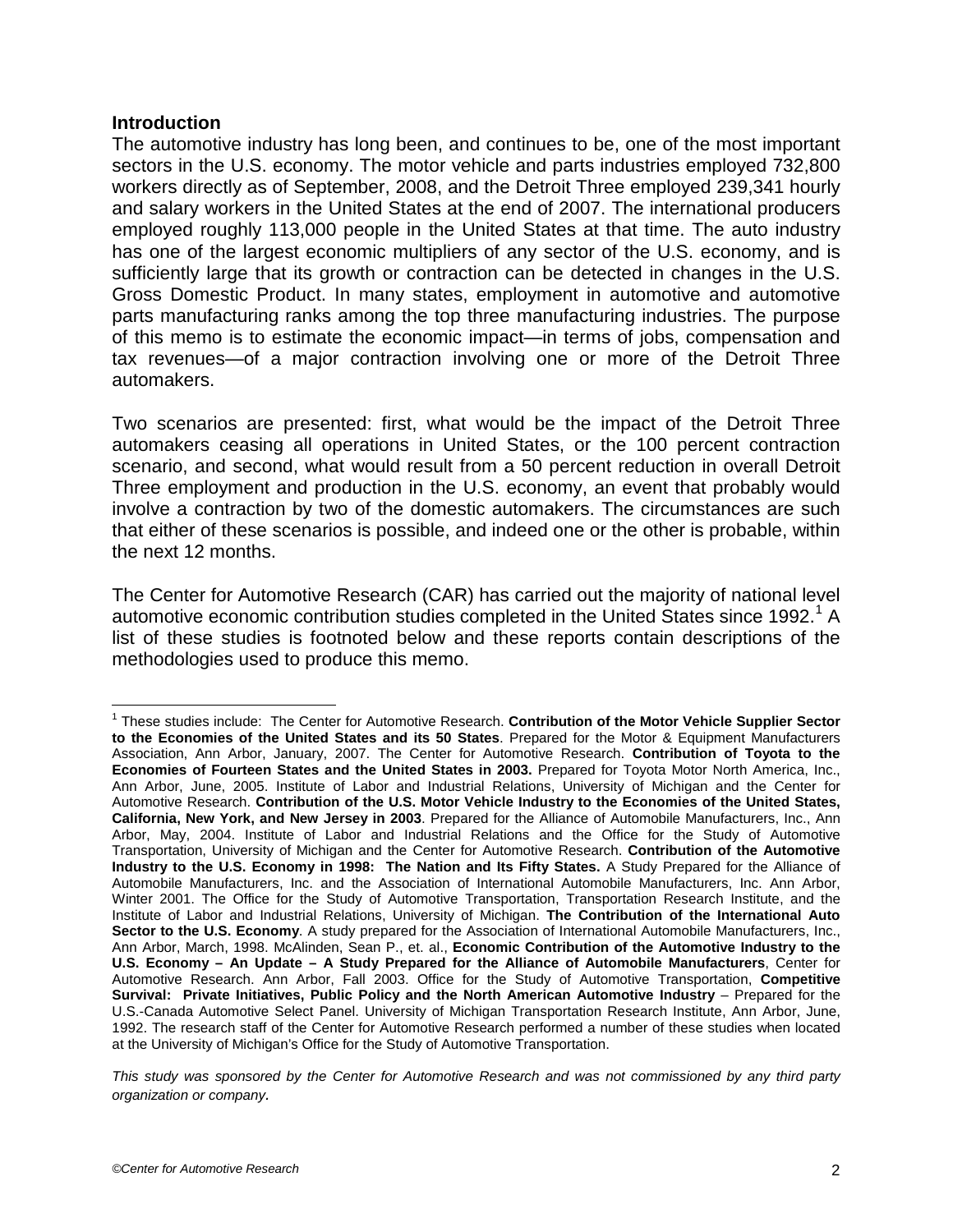## **Methodology**

The estimates of economic impact presented in this memo were generated through the use of an economic/demographic forecasting and policy simulation model constructed by Regional Economic Models, Inc. (REMI). The model was calibrated using public and proprietary data on automotive industry employment, wages, price and capacity. Simulations estimating economic impacts on the U.S. economy were run for three years after the assumed initial change in Detroit Three operations. The model captures three types of employment impacts:

- 1. DIRECT: Direct changes in employment, compensation and personal income tax revenues that are a result of the Detroit Three contraction in production and employment. In other words, a fall in the number of people employed at the Detroit Three companies reduces the earnings of those employees and the tax revenues derived directly from their income and spending.
- 2. INDIRECT: This is the "supplier effect". Indirect changes in employment, compensation and tax revenues that are a result of a cancellation of purchased inputs to automotive production (any employment, compensation or personal income taxes related to firms that sell commodities, products or services directly and indirectly to the Detroit Three automakers). The supplier effect includes both manufacturing and non-manufacturing suppliers to the industry as well as suppliers to suppliers.
- 3. SPIN-OFF: These are the expenditure-induced effects in the general economy. Spin-off effects represent the loss of economic activity due to reduced spending of employees of the Detroit Three and their suppliers in the U.S. economy.

The sum of the direct, indirect and expenditure-induced or spin-off impacts represents the reduction in the total contribution of the automotive industry to the national economy as a result of a contraction in Detroit Three production and employment.

## **Two Scenarios and Their Assumptions**

The contraction scenarios explored in this memo should not be interpreted as representing the economic activity that would be lost if the automotive industry never existed in the United States. The two scenarios represent short-term shocks that would affect all auto producers in the United States and that would be mitigated over time by gradual increases in domestic production by international automakers and surviving Detroit Three capacity (in Scenario 2).

We assume that domestic production by international automakers in the United States would be seriously affected by a major contraction of the Detroit Three automakers for at least a period of one year due to the high likelihood of many U.S. supplier company insolvencies. In fact, we assume in our 100 percent contraction scenario that not only does domestic production by the Detroit companies fall to zero in the first year, but that domestic production (in the U.S.) by the international producers also falls to zero. That is because we expect a major wave in supplier bankruptcies or a "supplier shock." The collapse of a domestic market for suppliers coupled with the reality that few auto suppliers serve export markets would result in manufacturing utilization rates below 50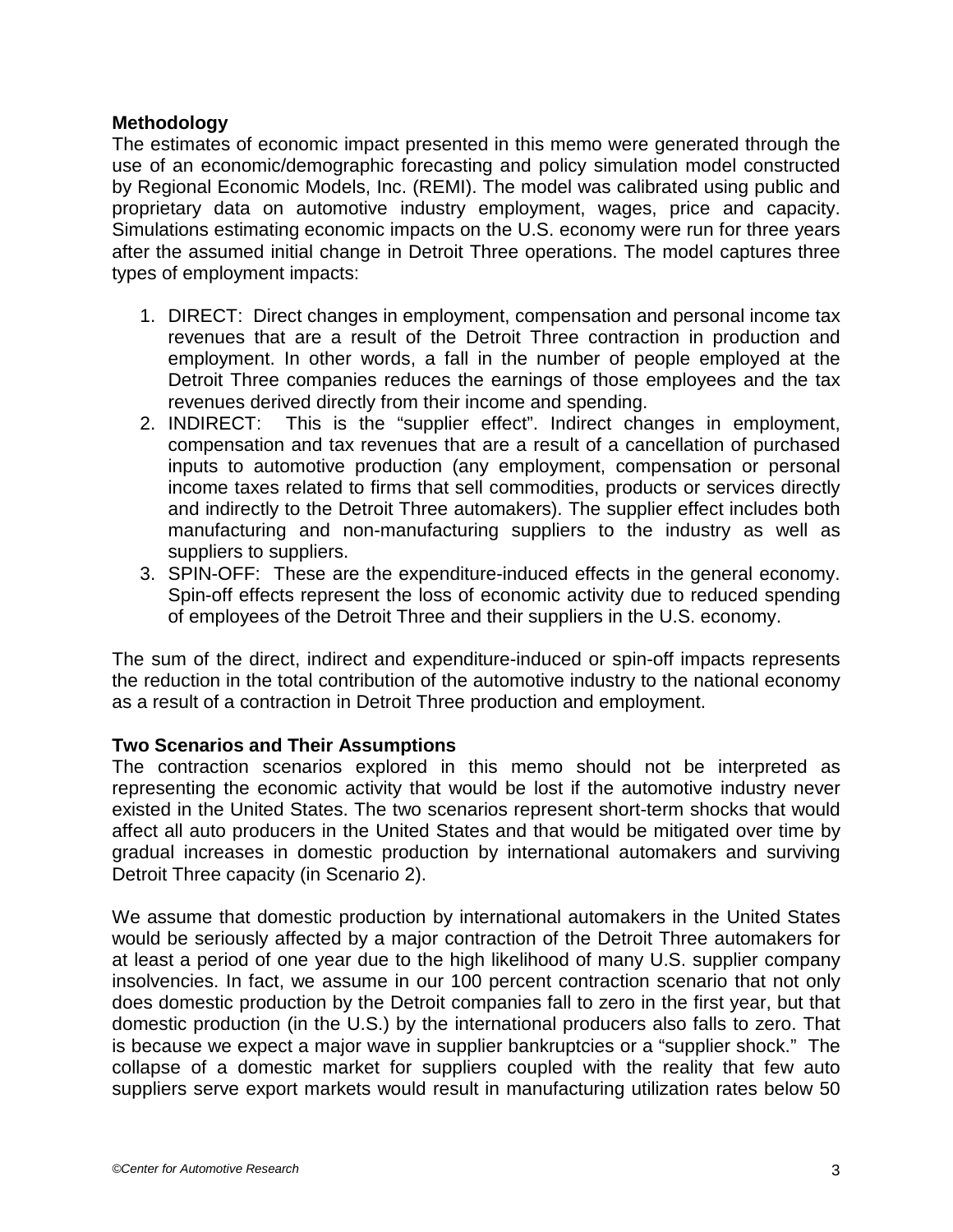percent, forcing suppliers to restructure or liquidate. The scale of the contraction of the Detroit Three would overwhelm any attempt by the international producers to keep their existing suppliers in business or to find alternative suppliers, here or elsewhere. U.S. consumers would be forced to rely on only imported vehicles as a source of new vehicle purchases in the first year. However, we do not assume that the international automakers in the U.S. lay off their employees at any time. We also assume that by the third year, the international producers are back at full operational capacity and have expanded to at least take up some of the lost Detroit Three production (20 percent of former Detroit output).

Our second scenario also assumes that Detroit Three production and employment falls by 100 percent in the first year but recovers to 50 percent in the second and third years. We assume essentially the same first year supplier crisis for all automakers in the United States. Production would fall about 50 percent in the first and second years for the international producers. However, it is assumed that the international producers would recover fully by the third year and that the surviving Detroit companies would restore production to 50 percent of the former combined level by the second year and maintain this level in the third year.

We assume that government spending will decline by the amount of state and local taxes paid by the Detroit Three companies at each of their operating locations. The information on taxes paid to state and local governments by two of the Detroit Three was determined from each company's 10-K filing with the SEC. For the other Detroit Three company, state and local taxes paid were estimated.

In all contraction scenarios, imported automotive supplies and parts prices are increased by 15 percent because of the probable disruption in the domestic supplier sector.

## **Results**

## Scenario 1: 100 Percent Reduction in Detroit Three U.S. Operations

Should all of the Detroit Three's U.S. operations cease in 2009, the first year total employment impact would be a loss of nearly 3.0 million jobs in the U.S. economy comprised of 239,341 jobs at the Detroit Three, 973,969 indirect/supplier jobs and over 1.7 million spin-off (expenditure-induced) jobs. The employment picture recovers somewhat in 2010 (2.5 million jobs lost) and 2011 (1.8 million jobs lost), due to increased U.S. production by the international automakers, and the process of dislocated workers finding new employment.

#### **Scenario 1: Employment Impact**

| <b>YEAR</b>                | 2009         | 2010         | 2011         |
|----------------------------|--------------|--------------|--------------|
| <b>DETROIT 3 REDUCTION</b> | 100%         | 100%         | 100%         |
| <b>Direct Employment</b>   | $-239.341$   | $-239.341$   | -205.611     |
| <b>Indirect Employment</b> | $-973,969$   | -795.223     | -544.598     |
| <b>Spinoff Employment</b>  | $-1,738,034$ | -1,427,452   | $-1,021,354$ |
| <b>Total Employment</b>    | $-2,951,344$ | $-2,462,016$ | $-1,771,563$ |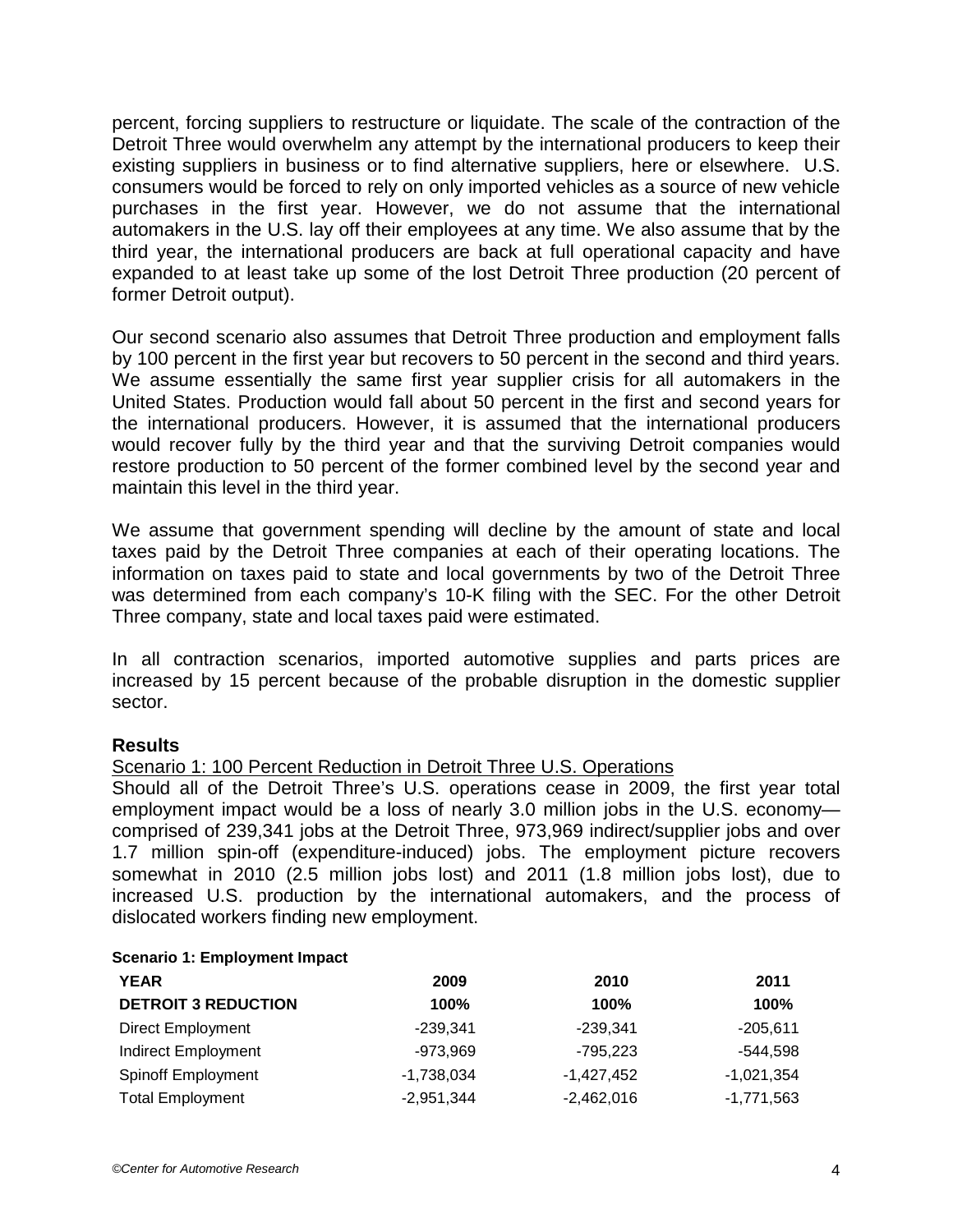In economic terms, the rapid termination of Detroit Three U.S. operations in 2009 would reduce U.S. personal income by over \$150.7 billion in the first year, and generate a total loss of \$398.2 billion over the course of three years. The impact of this personal income loss on fiscal government operations at the local, state and federal levels include an increase in transfer payments, a reduction in social security receipts and personal income taxes paid. The net impact of all three of these categories is negative on the government balance sheet, resulting in a loss to the government of \$60.1 billion in 2009, \$54.3 billion in 2010, and \$42.0 billion in 2011—a total government tax loss of over \$156.4 billion over three years.

#### **Scenario 1: Economic Impact, Billions of Dollars (Nominal)**

| <b>YEAR</b>                         | 2009     | 2010     | 2011        |
|-------------------------------------|----------|----------|-------------|
| <b>DETROIT 3 REDUCTION</b>          | 100%     | 100%     | <b>100%</b> |
| Personal Income                     | $-150.7$ | $-138.2$ | $-109.3$    |
| Increase in Transfer Payment        | $+14.3$  | $+12.4$  | $+9.2$      |
| Decline in Social Security Receipts | $-21.1$  | $-19.3$  | $-15.0$     |
| Personal Income Taxes               | $-24.7$  | $-22.6$  | $-17.8$     |

## Scenario 2: 50 Percent Reduction in Detroit Three U.S. Operations

Should one or more of the Detroit Three fail in 2009, initially all U.S. automotive operations would be affected, including international producers and suppliers. In this scenario, the remaining Detroit Three and international producers recover in 2010. The first year total employment impact would be a loss of nearly 2.5 million jobs in the U.S. economy—comprised of 239,341 jobs at the Detroit Three, 795,371 indirect/supplier jobs and over 1.4 million spin-off (expenditure-induced) jobs. The employment picture recovers in 2010 (1.5 million lost) and 2011 (1.0 million jobs lost), due to the resumption of U.S. production by the surviving Detroit Three producer and international automakers, and the process of dislocated workers finding new employment.

#### **Scenario 2: Employment Impact**

| <b>YEAR</b>                | 2009         | 2010         | 2011         |
|----------------------------|--------------|--------------|--------------|
| <b>DETROIT 3 REDUCTION</b> | $100\%$      | 50%          | 50%          |
| <b>Direct Employment</b>   | $-239.341$   | $-119,671$   | $-119,671$   |
| <b>Indirect Employment</b> | -795.371     | -491.719     | $-311,488$   |
| <b>Spinoff Employment</b>  | $-1,427,663$ | $-886,345$   | -574.434     |
| <b>Total Employment</b>    | $-2,462,375$ | $-1,497,734$ | $-1,005,594$ |

In economic terms, a 50 percent cut in Detroit Three U.S. operations would reduce personal income by over \$125.1 billion in the first year, and a total loss of \$275.7 billion over the course of three years. The impact of this personal income loss on fiscal government operations at the local, state and federal levels include an increase in transfer payments, a reduction in social security receipts and personal income taxes paid. The net impact of all three of these categories results in a loss to state and federal government of \$49.9 billion in 2009, \$33.7 billion in 2010, and \$24.5 billion in 2011—a total government tax loss of over \$108.1 billion over three years.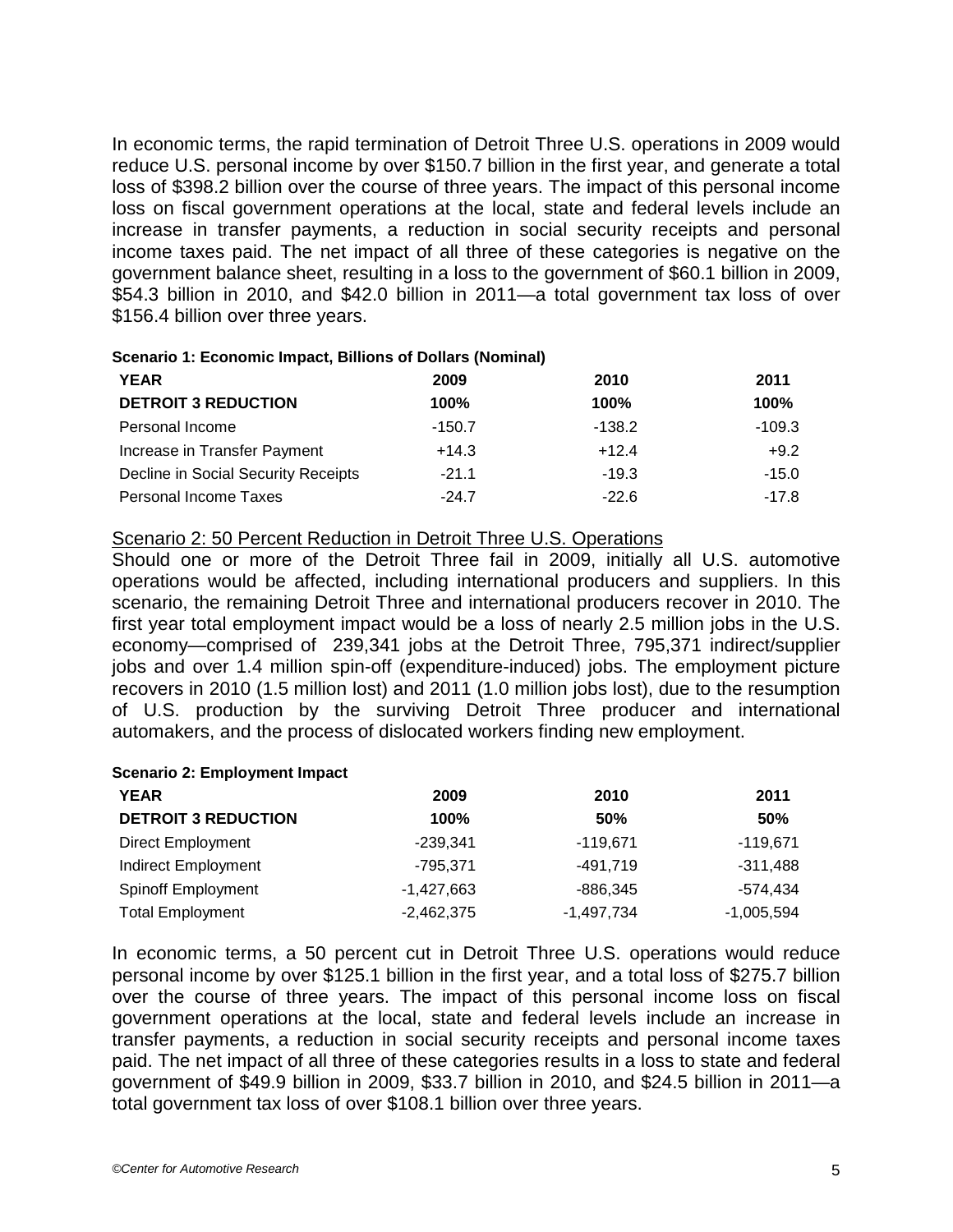**YEAR 2009 2010 2011 DETROIT 3 REDUCTION 100% 50% 50%** Personal Income  $-125.1$  -125.1 -64.2 Increase in Transfer Payment  $+11.9$   $+7.5$   $+5.2$ Decline in Social Security Receipts -17.5 -12.1 -8.9 Personal Income Taxes -20.5 -14.1 - 10.4

## **Scenario 2: Economic Impact, Billions of Dollars (Nominal)**

#### **Summary**

A full or partial contraction of the Detroit Three would have the following impacts on the U.S. economy:

| <b>Total Impacts After 3 Years</b>                                             |                       |          |  |
|--------------------------------------------------------------------------------|-----------------------|----------|--|
|                                                                                | Scenario 1 Scenario 2 |          |  |
| Personal Income (\$ billions)<br>Combined loss of tax receipts and increase in | $-398.2$              | $-275.7$ |  |
| transfer payments (\$ billions)                                                | $-156.4$              | -108.1   |  |

The model represents only the impacts resulting from the initial contraction of the Detroit Three within the U.S. economy. It is reasonable to expect that a permanent contraction in the U.S. auto industry would negatively impact the auto industries of Canada and Mexico, since producers in these regions rely heavily upon U.S.-produced parts and components. This interdependency of the NAFTA automotive producers means that the total economic impacts presented here underestimate the full impact of the scenarios. The decline of Detroit Three production in Canada and Mexico would result in further U.S. losses in employment, income, and government revenues. Finally, the bankruptcy of any of the Detroit automakers may have serious implications for their pension funds and the level of obligations of the Pension Benefit Guarantee Corporation, as well as funding of the nation's health care system. The Detroit Three are directly and indirectly responsible for funding the health care of 2 million employees, retirees, and dependents of their own companies and their suppliers.